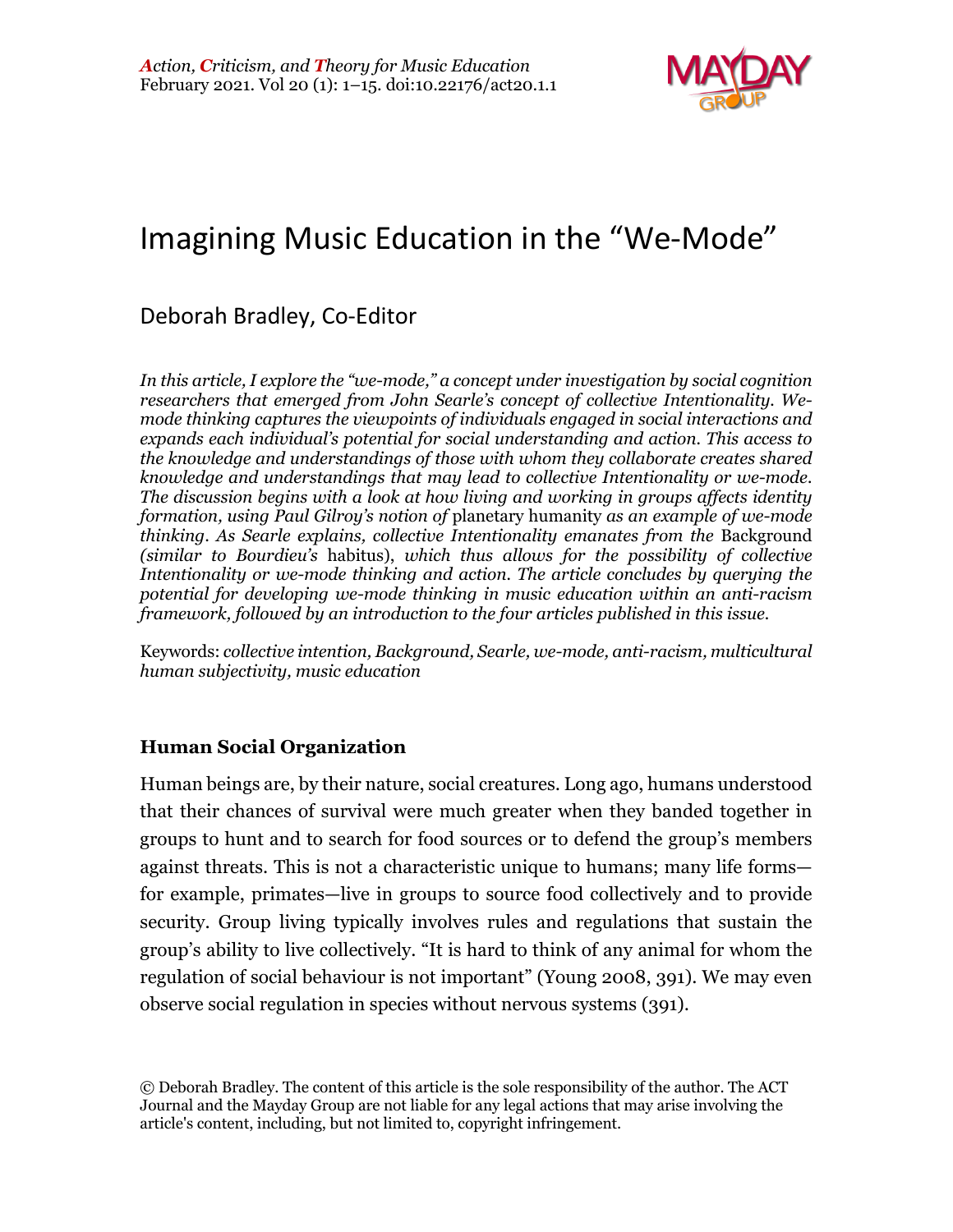Although over time, humans reduced the size of the groups within which they lived, moving from tribes to couples and families; "groupness" has continued to be a key feature of human life. Connecting with other humans is considered necessary for health (Young 2008, 391); popular wisdom holds that connecting with others is necessary for a "fulfilling" life. There are, of course, exceptions—people who prefer to live solitary lives, who avoid all but the most necessary contact with other humans—but even these individuals must occasionally interact with others.

### **Groups and Identities**

This propensity for groupness, however, has led humanity to some problematic beliefs and behaviors: if an individual is not a member of a self-discerning group, that individual may, by default, be considered "the Other." Likewise, entire groups may be considered Other, even if there has been no interaction between the groups to encourage a negative perception. While some groups have developed open and welcoming attitudes to persons who are not "members," too often, groups view the Other with suspicion, or worse, act aggressively against Others. "There are no fixed outcomes when peoples come into contact with each other. In some cases, benign curiosity has led to peaceful accommodation, while in other cases, fear, hostility, and conflict have ensued" (Hirschman 2004, 388). Human fear and hostility have led to terrible situations and outcomes over the centuries.

In a constructivist understanding of social organization, this suspicion of the Other, based upon observed physical differences, developed into the concept of race about 400 years ago (Hirschman 2004); today, sociologists accept that race is a social construct and not biologically determined. Within the overall concept of race as socially constructed, categorizations and hierarchies have emerged hierarchies imposed by those holding power—creating the "imagined communities" about which Benedict Anderson (1983) expounded**.** Although Anderson wrote specifically about nation-states as imagined communities, Paul Gilroy (2000) took the premise of imagined communities further; he argued that various media propelled the cultural products of imagined communities, such as "art, literature, music, language, history, contiguous territory," creating the group consciousness from which forms of solidarity (group identities) emerge (Robotham 2005, 569). In the final pages of *Against Race,* Gilroy (2000) proposed the notion of "planetary humanity" as a way to move beyond racialized thinking.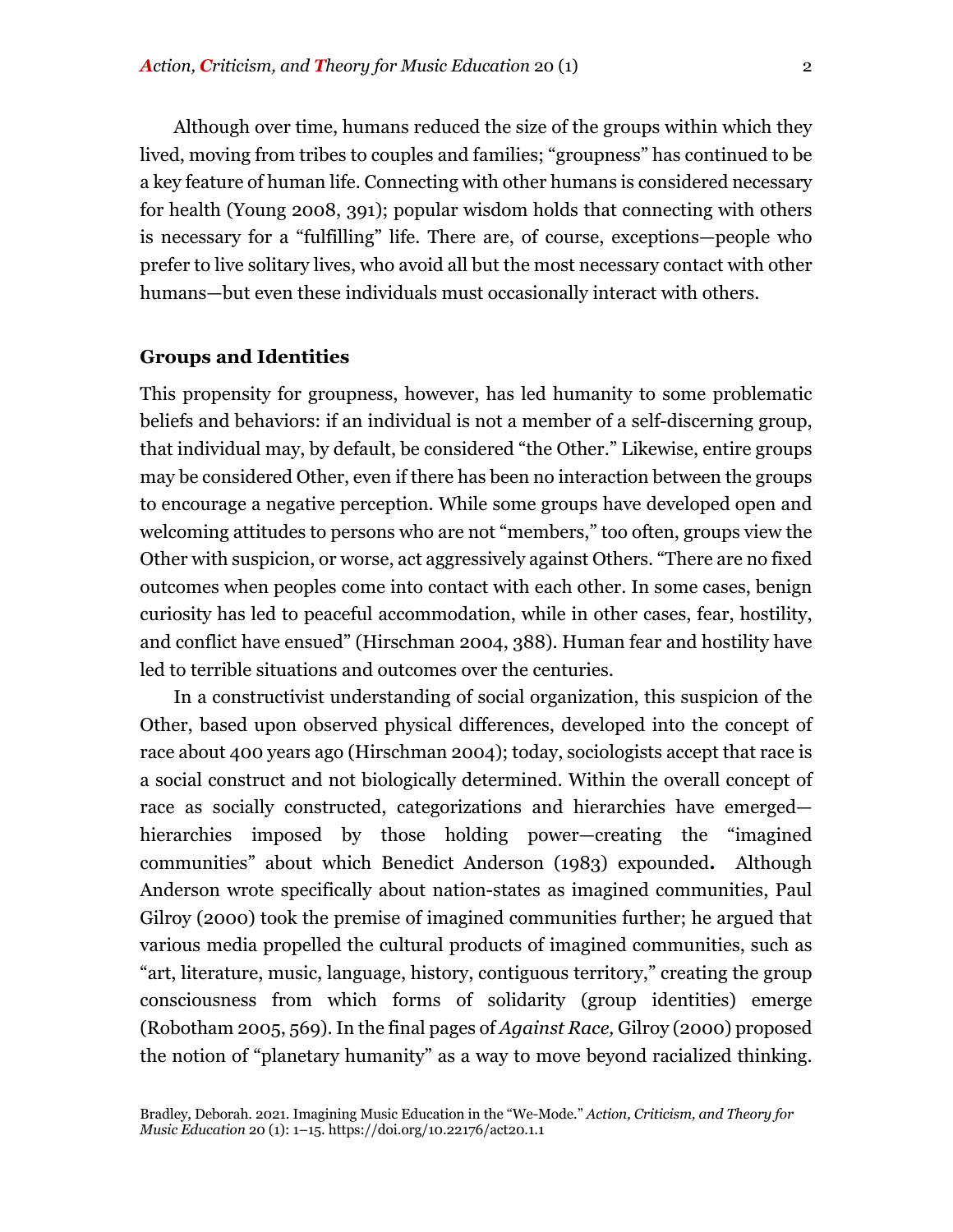While his arguments throughout *Against Race* focus predominantly on a critique of nationalism and Black essentialism, his attempt to think about humanity without racialization has a broader application, which I address in this editorial as the *we-mode*.

Gilroy's argument—that media and cultural products create identity group affiliation and thinking—has been critiqued from a variety of perspectives. One criticism of merit, which may be most appropriate for concepts of identity within music education, takes a converse viewpoint: Because humans *live the experiences* that influence the creation of art, literature, music, history, and other cultural artifacts of imagined communities, "the distinctive collective social experience is as real as the individual, if not more so" (Robotham 2005, 566). In other words, our experiences engaging with these cultural artifacts weave themselves into our lived reality. They become a part of a group's identity—a way to express "who we are." As an example, Robotham explains African American identity group formation:

It was precisely in the course of overcoming these harsh experiences of slavery that ethnic divisions brought over from Africa were reconfigured and a new African American identity emerged. This unification occurred despite the new ethnic and social divisions (based on color, region, occupation, and politics) that developed within the racial slave plantation society in the Americas. (Robotham 2005, 570)

Robotham speaks to the material realities of racialization: the categories of identities, whether imposed from above or emergent from within a group, have real-life effects on individuals' abilities to access education, jobs, homes, healthcare, and more. While it is beyond the scope of this editorial to explore the thorny issues raised by constructivist views of nationalism and racial categorization that Gilroy and others have interrogated (see Robotham 2005 for an in-depth critique of Gilroy's *Against Race*), Gilroy's call for planetary humanity continues to have an appeal as an overarching anti-oppression construct. It may seem simplistic but entirely logical to ask why one cannot "dissolve these identities into a generally undifferentiated humanity by an act of intellectual will" (Robotham 2005, 565).

The concept of planetary humanity, however, stands on shaky ground within a constructivist view of identity. The call for human solidarity assumes it is possible to ignore imagined communities formed from racial and ethnic identities, nationalist or religious discourses, or other forms of identity grouping.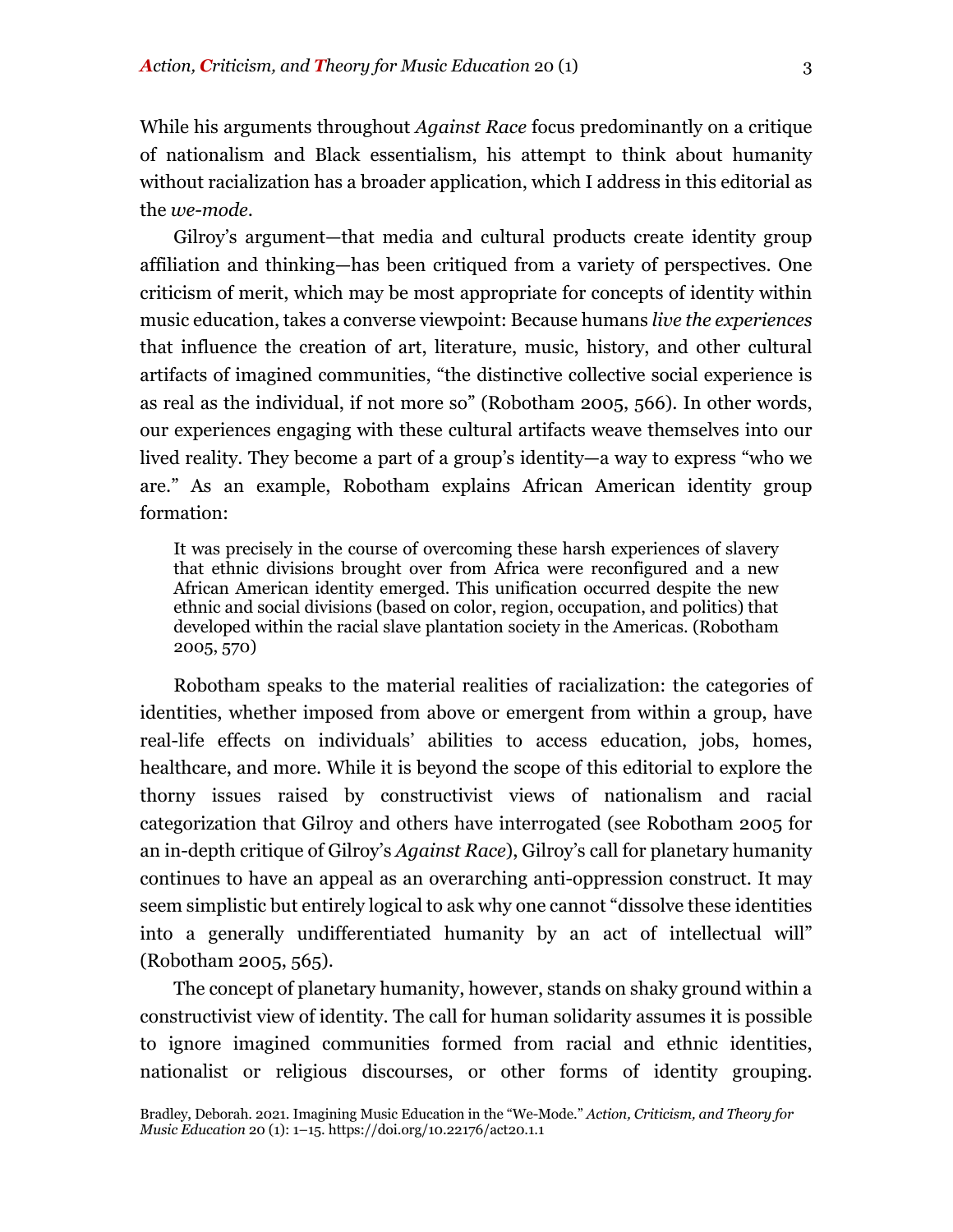Compounding this issue, a call for planetary humanity may simultaneously suggest a problematic erasure of identity (as in color-blind perspectives of race or discourses that include all women into a single category without recognition of their differences). In addition, it leaves unanswered a question that guides my writing of this essay: Does the way humans think about and view Others develop from the group entity to which they belong, or do such thoughts about Others emerge from individuals within the group, whose capacity for influence cause the suspicion to "take hold" with other group members? Does suspicion of the Other and its associated identity labeling emerge from the collective thinking of the group or from the thinking of individual, influential group members whose ideas are widely adopted? I ask these questions with the understanding that the effect may be identical regardless of which came first, like the proverbial chicken or egg question. However, my goal in this editorial is to investigate the we-mode as a manifestation of social cognition that may have possibilities, as well as pitfalls, for educators.

## **Tacit Influences**

Robotham (2005) argued, "Locke, Montesquieu, Raynal, Kant, and Hegel are luminaries of bourgeois humanism... There is no tradition of 'planetary humanism' or cosmopolitanism without them" (577), but he also acknowledged that Kant and Hegel were in the vanguard of racism (577). Despite their creative thinking and ability to articulate ideas of influence, Kant and Hegel were themselves influenced by "something" that leeched (problematically) into their highly influential writings. Bourdieu (1977) identified this as *habitus,* the social processes behind culturally embedded, enduring patterns and beliefs.

John Searle (1995), recognizing the effects of habitus on both individual and group action, expounded on what he called *the Background*, wherein he articulated seven capacities by which the Background supports one's ability to function in society, within an institution, or as a member of an identity group. Both Bourdieu and Searle recognized that "invisible rules" guide thought and behavior; people act without always being conscious of these rules and may not even be conscious that "the rules" exist. These rules are not written. They function tacitly as "understood" by influencing thought and behavior—what Searle calls *collective Intentionality.*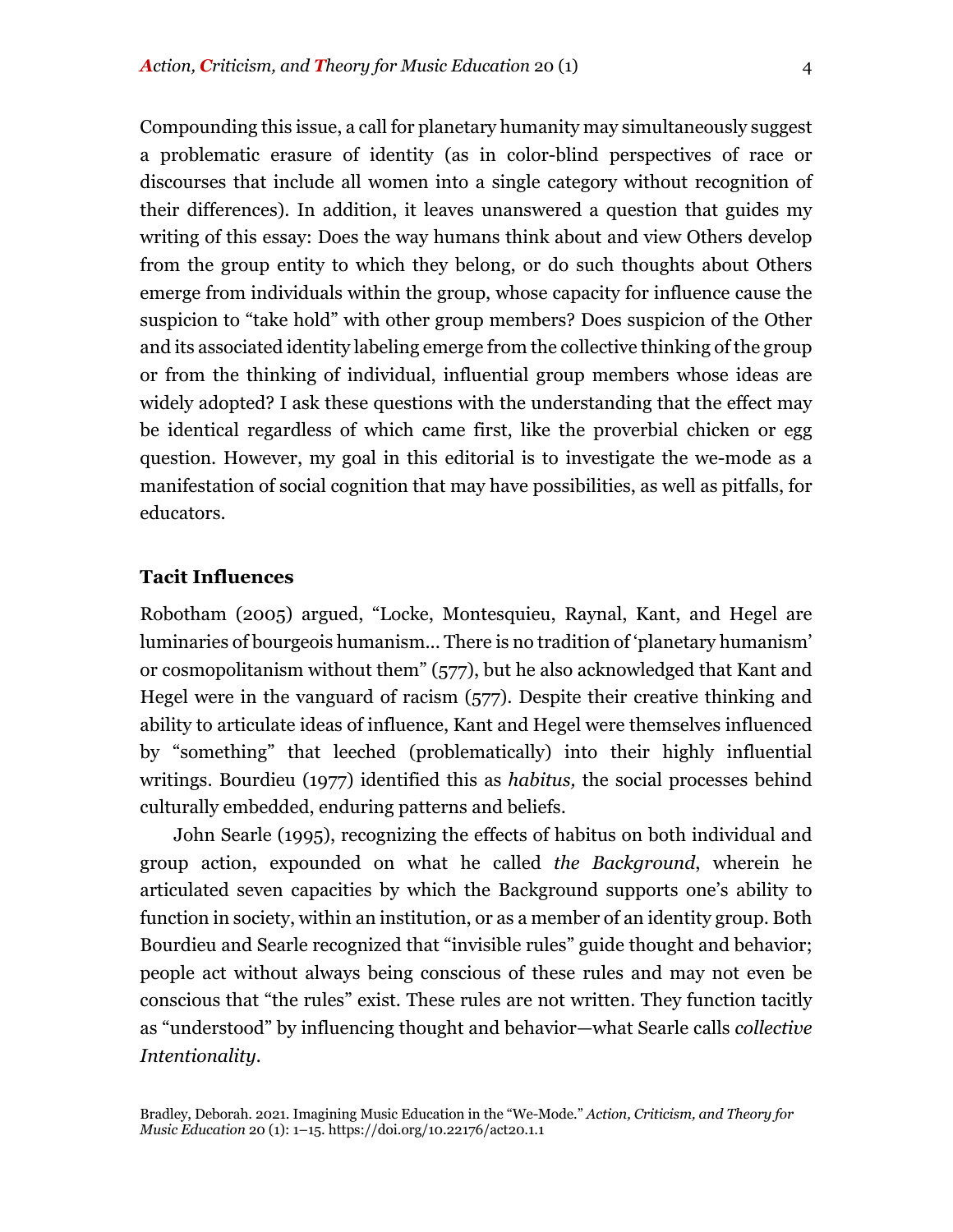Searle uses intentionality in the traditional philosophical sense, meaning the power of minds and mental states to represent or stand for things, properties, and states of affairs. To say that an individual has intentionality is to say that they have mental representations, such as the mental representations invoked by the concept of money. We perceive a five-dollar bill to have value because we accept the concept of money. In Searle's usage, Intentionality is an expanded concept (capitalized to indicate the comprehensive meaning) that includes

belief, fear, hope, desire, love, hate, aversion, liking, disliking, doubting, wondering whether, joy, elation, depression, anxiety, pride, remorse, sorrow, grief, guilt, rejoicing, irritation, puzzlement, acceptance, forgiveness, hostility, affection, expectation, anger, admiration, contempt, respect, indignation, intention, wishing, wanting, imagining, fantasy, shame, lust, disgust, animosity, terror, pleasure, abhorrence, aspiration, amusement, and disappointment. (Searle 1983, 4)

As Searle explains, a belief must be about something; likewise, a fear is a fear of something that may (or may not) occur, and other emotional states bear a relationship to something. One can be in an Intentional state without the object or state of the intention existing: e.g., "I can hope that it is raining even if it isn't raining, and I can believe that the King of France is bald even if there is no such person as the King of France" (Searle 1983, 4).

With this understanding of Intentionality, I return to the Background. Searle (1995) posits that the Background influences thought and actions in the following ways:

- 1. The Background enables the interpretation of language. Searle provided an example of how one interprets the (English) verb *cut* in the phrases "cut the cake" and "cut the grass." Hearing those as requests or directives results in an action of cutting, but the imperative does not contain instructions for the requisite tool to use. English speakers instinctively know to use a knife for the cake and a lawnmower for the grass.
- 2. The Background enables perceptual interpretation to take place. We see things and conceptualize them not only as things but also understand their use value: we recognize a chair as a place to sit, a knife as a utensil for cutting a cake, and so forth.
- 3. The Background structures consciousness. No matter where one might be located on earth, we recognize the sky, the ground, or people's houses (despite the differences in architecture among geographic regions). The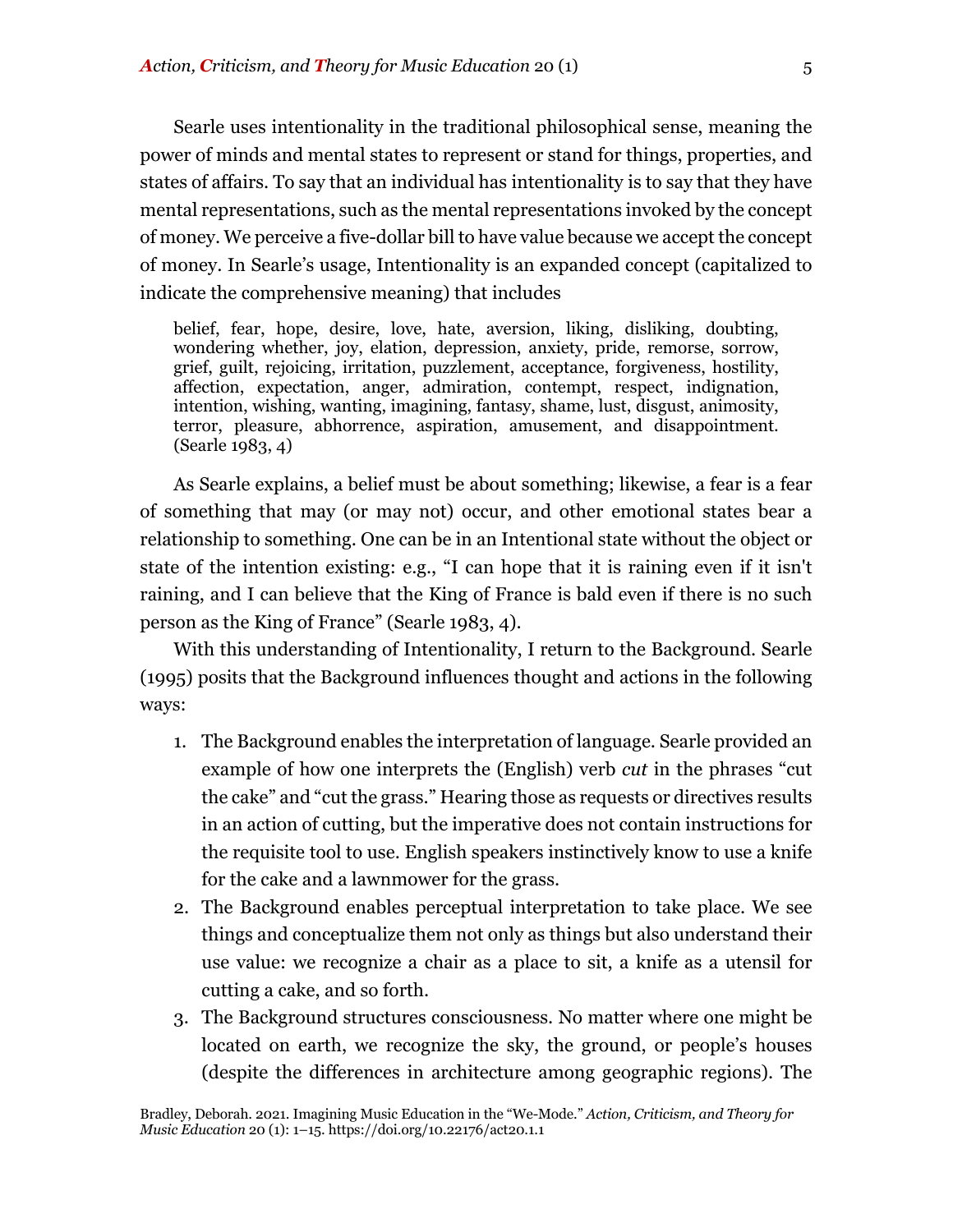Background helps us be conscious of our surroundings even when we are outside of a familiar context.

- 4. Temporally extended sequences of experiences come to us with a narrative or dramatic shape, what Searle called "dramatic" categories. For example, people have expectations about categories of events in their lives, such as falling in love or getting married, expectations they might not otherwise have if they never heard or read about falling in love and getting married or saw examples of love or marriage on television, in movies, or had reallife examples from their relatives and friends.
- 5. Each individual has a set of motivational dispositions that condition the structure of our experiences. A classical musician will probably experience the Vienna *Staatsoper* differently than someone who has no interest in opera but attends anyway. Our motivations for certain experiences influence how we perceive those experiences.
- 6. The Background facilitates certain kinds of readiness. We know, for example, to expect the sounds of traffic and honking horns when we walk in a city. When we are walking in the countryside, however, the sound of a car horn or police siren may surprise, even cause distress, because it disrupts our readiness, our expectation, for that context.
- 7. The Background disposes individuals to certain kinds of behavior. Interestingly, given that Searle wrote 25 years ago, one of his examples for this characteristic of Background reads: "I am disposed to stand at a certain distance from people when I talk to them and not at certain other distances" (Searle 1995, 136–7). Because of COVID-19, many of us feel awkward about conversations held at a social distance of 6 ft. or 2 meters, because the Background has taught us that conversation ought to take place in closer proximity. (Searle 1995, 132–37).

As the characteristics that Searle identified suggest, the Background has a tacit but profound effect on our thinking and behavior. It provides the context from which humans understand language, their actions, and the actions of others, but it operates invisibly. We are rarely conscious of its input on our thinking and behavior, yet the sum of our understanding of anything is at least partly determined by the Background in which we have lived. As Searle (1995) explains, "we evolve a set of dispositions that are sensitive to the rule structure" (145). This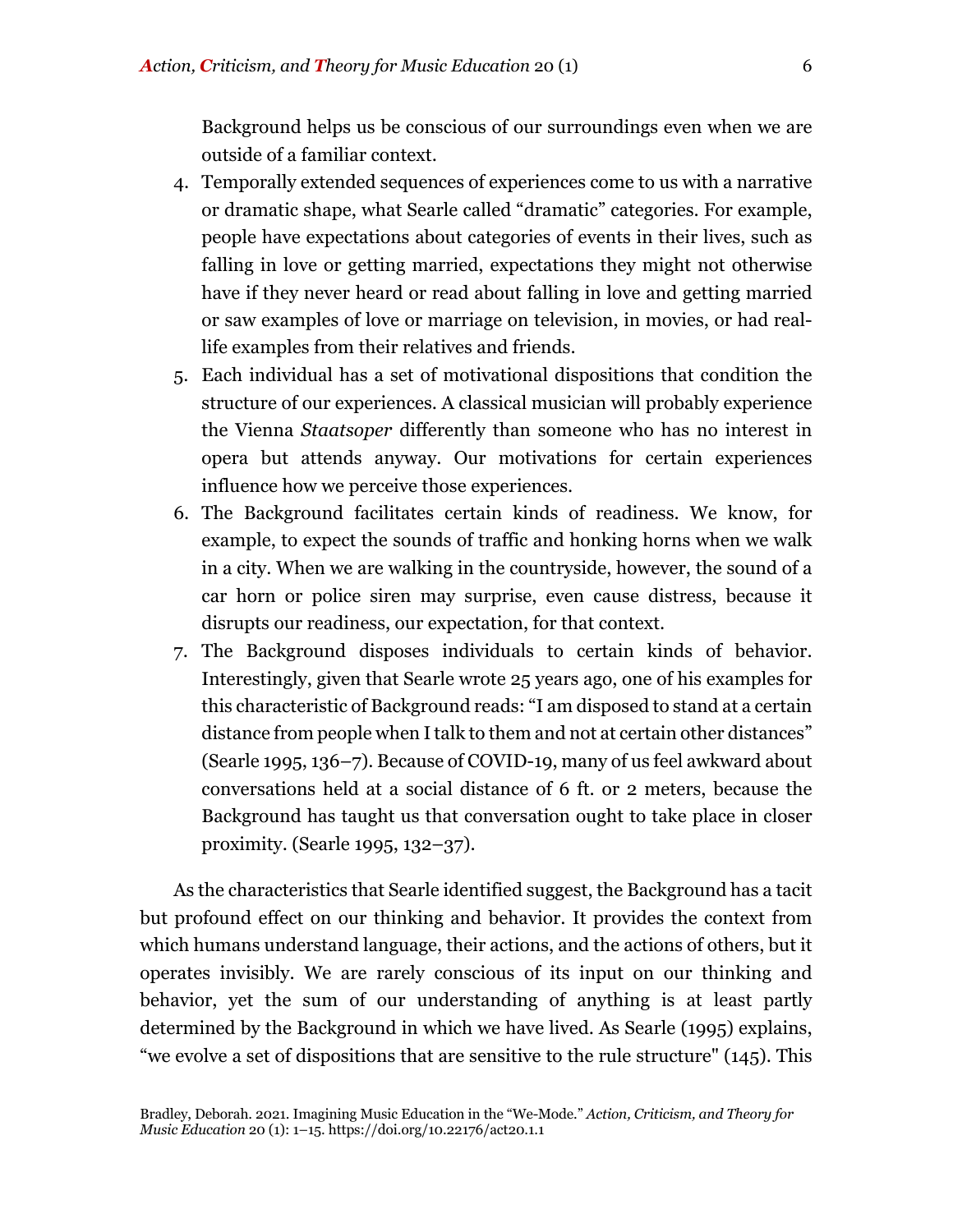is why moving to a new country may pose unanticipated difficulties—the Background may differ vastly from that to which the individual was accustomed before relocating—and the tacit rules for social interaction may be simultaneously similar and completely different. (I recall that when I was in second grade, my family moved from New Jersey to Tennessee. I got in trouble with the teacher on my first day of school for being "disrespectful" because I failed to address her as "ma'am"—a term I had never heard in New Jersey.) It can take time to adjust to a new set of unspoken rules.

Given the influence of the Background on human social interaction, it follows that, within the culture at large, groups will, over time, develop their own tacit rules for interaction and behavior. This understanding brings me back to the question that bubbles under the surface of this essay: Where is the line between the thinking that guides an individual's actions and the thinking that significantly influences that individual's life experience as a member of a group that acts? Where is the line, if one exists, between individual thought and groupthink? And what, if anything, does this have to do with music education?

#### **The We-mode**

These questions relate to the notion of shared intentionality, an irreducibly collective mode that social cognition researchers sometimes refer to as the *wemode* (Gallotti and Frith 2013) and which bears similarity to Searle's (1990, 1995) concept of collective Intention. Gilroy's planetary humanity may represent a form of we-mode thinking. We-mode thinking "captures the viewpoint of individuals engaged in social interactions and thus expands each individual's potential for social understanding and action" (Gallotti and Frith 2013, 160). Within this perspective, individuals who act with shared intentionality appear to have access to more information about the behavior of their partners than they have as mere observers of group behavior: "In a disembodied social context ... individuals engaged in real-time social interaction can attain a greater understanding of the goals of others and can use this evidence to ascribe higher-order mental states" (160).

Tension in the we-mode concept arises from the reality that groups comprise individuals who think and act as individuals. This tension has been the source of philosophical debates about concepts of shared intentionality for nearly three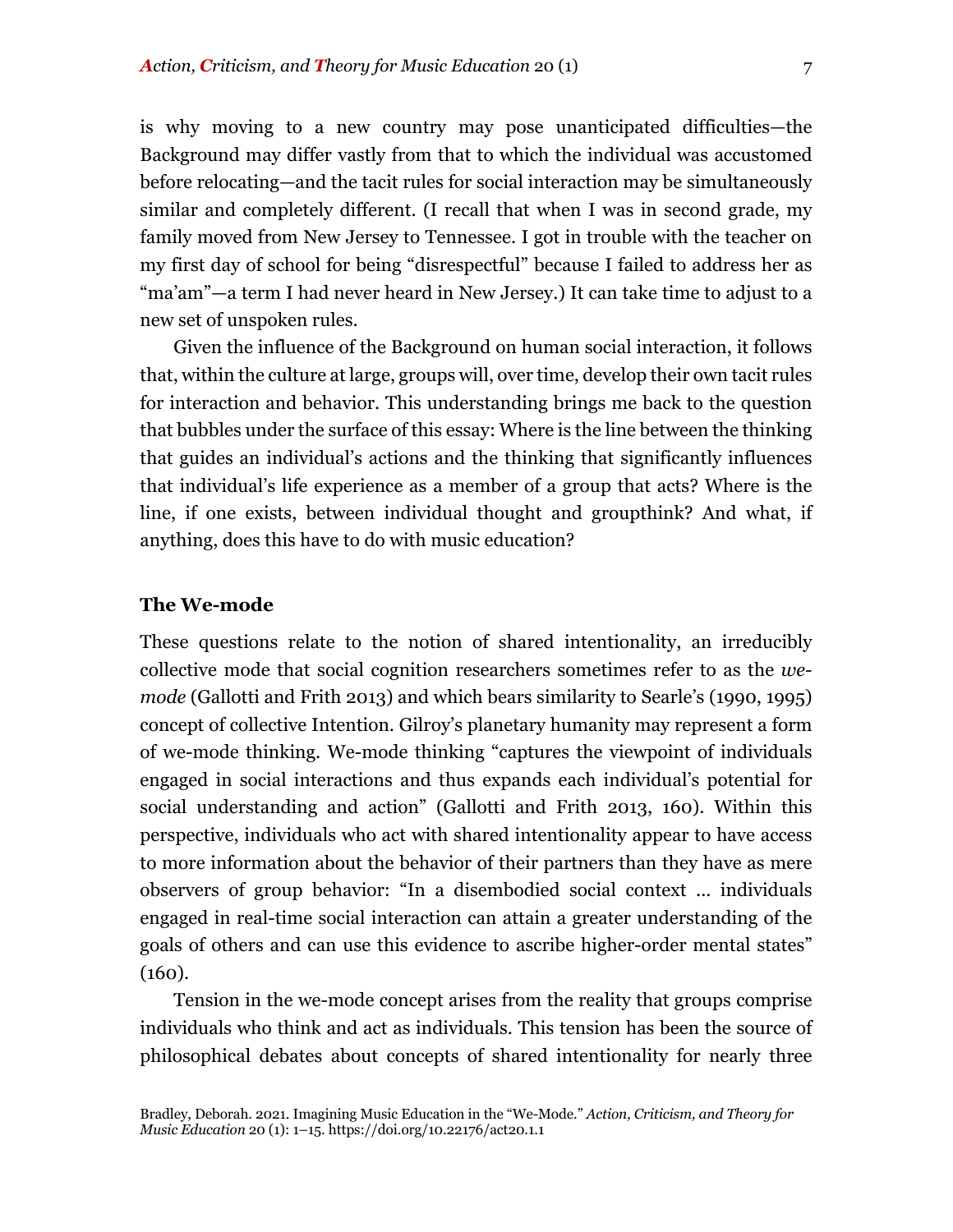decades; these debates often invoke John Searle's arguments about collective (or shared) intentionality to support or refute the concept. Searle posited:

Collective intentional behavior is a primitive phenomenon that cannot be analyzed as just the summation of individual intentional behavior; and collective intentions expressed in the form "we intend to do such-and-such" or "we are doing such-and-such" are also primitive phenomena and cannot be analyzed in terms of individual intentions. (Searle 1990, 401)

Searle argued that collective behavior is not analyzable in terms of individual behavior. We cannot reduce collective intention to the sum of individual intentions (Searle 1990, 402); he provided the symphony orchestra as an example of collective intention. While the overall musical experience of the listener results from the behavior of individual musicians in the orchestra, some common sense guides their actions, resulting in a musical collective Intention. It seems likely that most music educators have experienced this sense of common purpose when their ensemble "clicks" in a rehearsal or performance. On such occasions, educators and students act and think within the we-mode.

The central idea of the we-mode is that interacting individuals understand their contributions to the joint action of the group as contributions to something they pursue together, as a "we" (Gallotti and Frith 2013, 163). When individuals act together in groups, they have access to information about the Intentions, reasons, and emotions of their interacting partners that can open up possibilities for action unavailable to them as individuals or as casual observers. We learn from each other through our interactions, acquiring knowledge that affects both individual and collective Intentionality.

As Gallotti and Frith explain, engaging in interaction changes the way interacting individuals understand a problem because the contextual features (or Background, Searle 1990, 1995) of the interactive scene prime representations that are not available to isolated actors.

According to philosophers, if action is to count as truly joint action, it is not sufficient that individuals pursuing a collective goal each individually intend to contribute. Sociality is not just physical co-presence: it involves some actual or potential understanding of aspects of the interactive scene as shared by the participants in a joint action. (Gallotti and Frith 2013, 162)

In this statement, Gallotti and Frith draw upon Searle's distinction between common intention and Intentionality. They posit that when a group of individuals thinking in the we-mode performs an action or set of actions, the social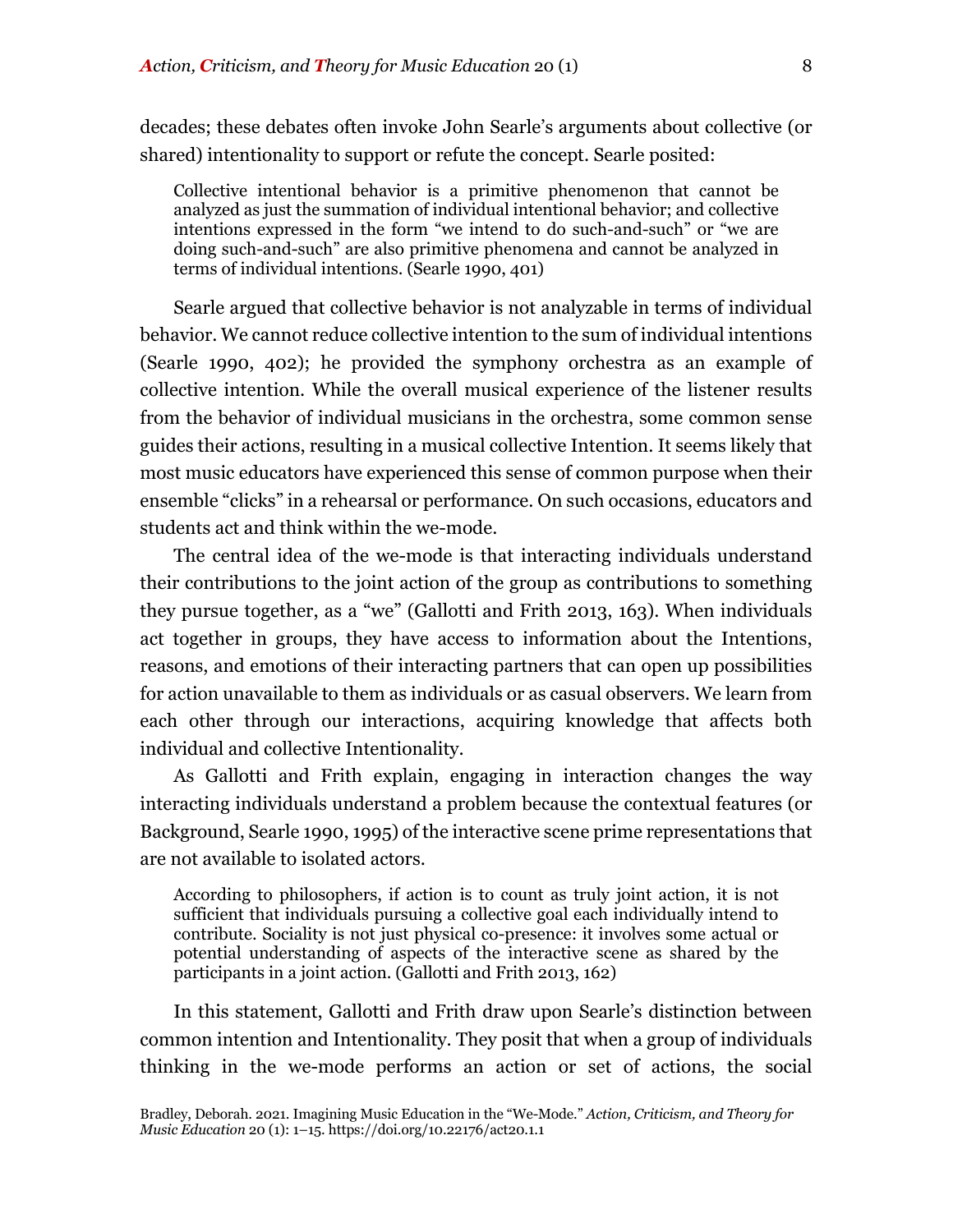environment (operating as Background) adjusts the potential for social cognition. Thinking in the we-mode provides a broader understanding of the options available for action, thus providing potentially new or unique solutions for action.

#### **Music Education and the We-Mode**

While I anticipate that most music educators who read this editorial thought experiment have experienced something in their lives or teaching they may consider we-mode thinking or action, I suggest that the social cognition encapsulated in the concept of *we-mode* is something that we might consider cultivating more intentionally in music education. Within music teacher education, much of the focus is on the teacher's actions as an individual—the nuts and bolts of how to teach notation, for example, or concerns about "classroom management" or "discipline" that boil down to how the teacher responds to individual student actions. Many instructors teach music education students the mechanics of how to teach without addressing the reasons why. When they are addressed, the reasons frequently reduce to instrumentality within today's neoliberal mindset (e.g., preparing students for future employment).

Might it be possible to move teacher education beyond the required sequences of methods and vague concerns for building "community" in ensembles or classrooms? Might music educators encourage a type of we-mode thinking that recognizes and values difference without requiring that recognition to become an end unto itself? What would be necessary to cultivate a sense of common purpose that could enable true collective action, and might this common purpose enable more than a merely musical collective intention? I think again of Gilroy's (2000) desire for planetary humanity. Although the concept is fraught with potential for identity erasure and color-blindness, the thought of humans being able to recognize each other without malice, without Othering, to work toward some common purpose, remains appealing. Might we learn together through music to appreciate human differences; might we learn to act collectively to eliminate the social injustices plaguing humanity today? How might we develop we-mode thinking that leads us to collective Intentionality regarding the health and repair of the environment? (Here, I use *environment* to refer both to the natural environment and to the fractured social environments with which we must cope.) The very nature of group music-making provides an entry-point to expanding our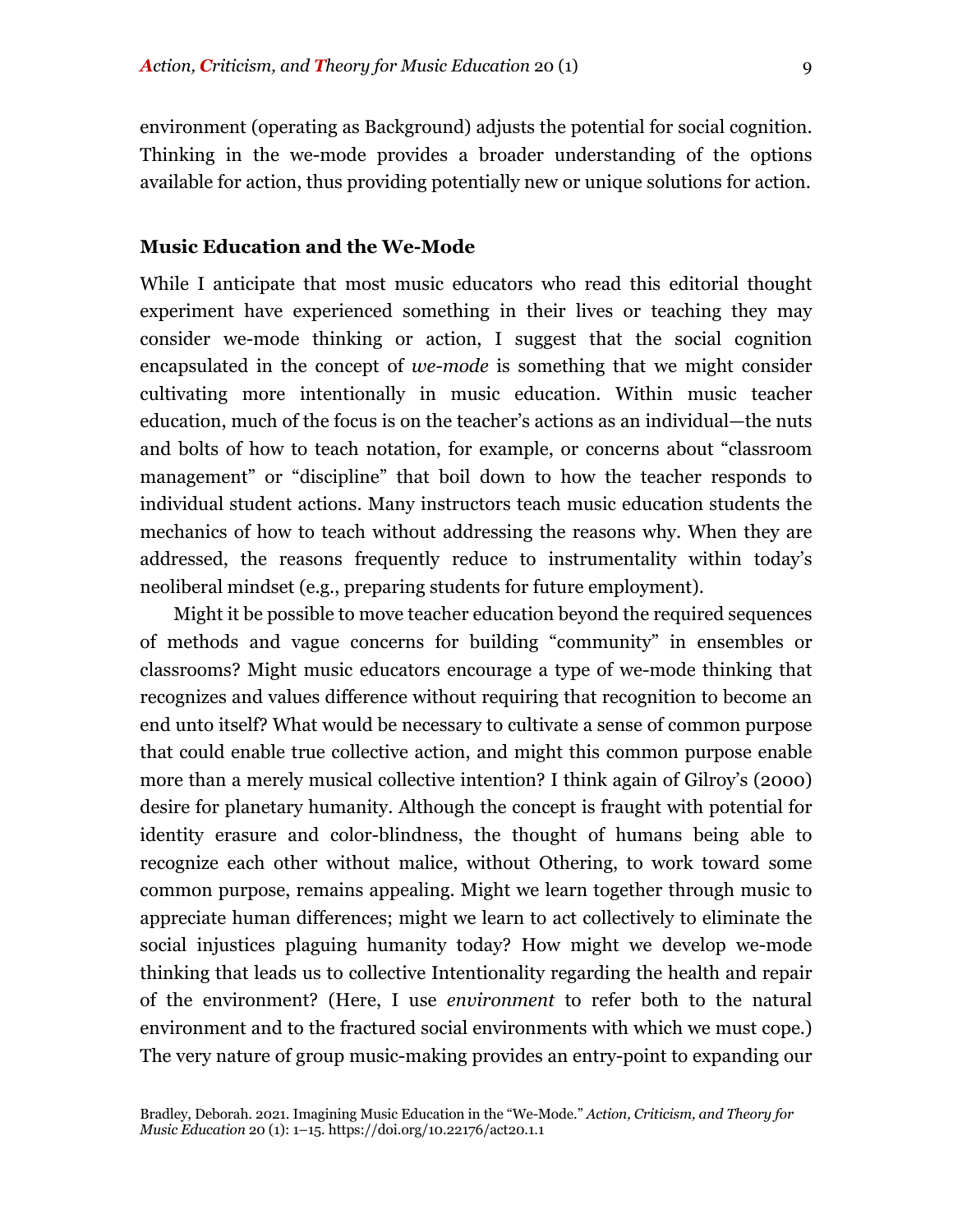understanding of collective thought and action because making music constitutes we-mode within a bounded context. What might be necessary to develop we-mode approaches to our interactions with all humans?

I recognize this question may appear to imply an assumption that we-mode represents a universal good, and that is not my intent. As I write this editorial, my concerns for the we-mode echo a concept I first wrote about in my dissertation *multicultural human subjectivity* (Bradley 2006a). I developed that concept within an anti-racism education framework, and my premise for the thesis proposed that music education within an anti-racist pedagogy influenced by the Canadian discourse of multiculturalism (part of the habitus or Background) positively affected the development of multicultural human subjectivity as a form of identity.

Despite that optimistic viewpoint, however, I acknowledged the tensions inherent in the concept of multicultural human subjectivity. Similarly, I acknowledge now the tensions inherent in the concept of we-mode. The potential for erasure of identity exists, and the possibility of color-blind racism (Bonilla-Silva 2003) also troubles the concept. For these reasons, any attempt to develop we-mode thinking in music education needs to emerge from a strong anti-racist foundation (see Bradley 2006b). But what I hope I have been able to make clear is that despite the risks, we-mode offers potentially strong benefits: it functions so that, as individuals, we gain access to more knowledge and better understanding of those with whom we interact, including their identities, their cultural knowledge, and the Backgrounds that influence their thoughts and actions.

Other tensions exist within the we-mode concept as well. If we always think and act in the we-mode, we may become unable to survive as individuals. (Think of bees, for example, who cannot survive without the hive.) And as I alluded at the beginning of this essay, group thinking and action have led to some disastrous outcomes across history, including the recent storming of the U.S. Capitol on January 6, 2021, by a like-minded mob. The collective action of the insurrectionists on that day emerged from an Intentionality partly dependent upon a belief that the U.S. election had been "stolen," despite the dearth of evidence supporting that claim—an example of Searle's (1983) postulation about Intentional states that can exist without a factual basis. In an earlier writing (Bradley 2009), I warned against the potential for fascism in efforts to cultivate multicultural human subjectivity. The recent events in Washington, D.C., suggest that my concerns in that article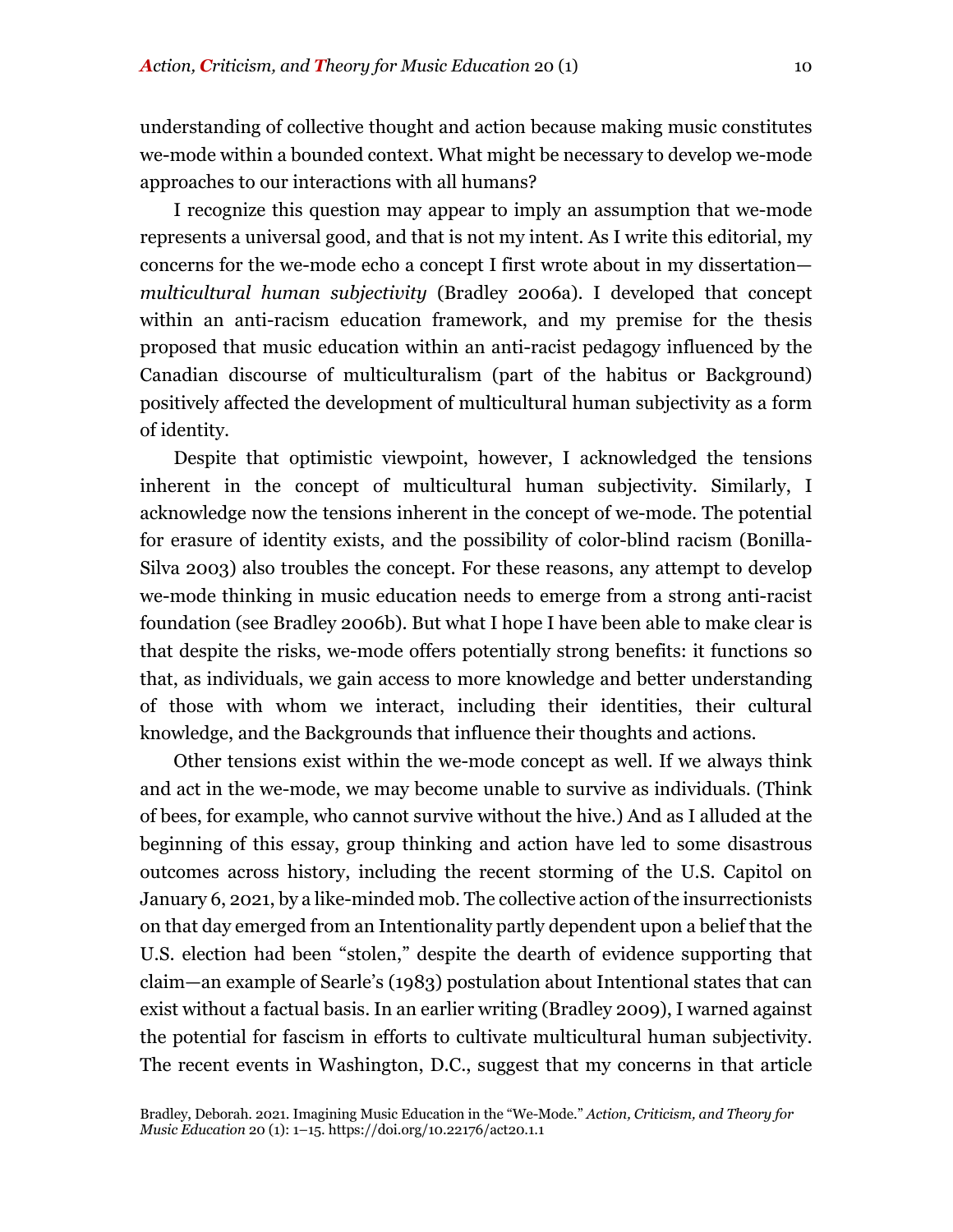were not unfounded. Even so, I find myself drawn again to the we-mode concept, understood in the nuanced, complex meaning that Searle, Gallotti and Frith, and others have articulated. We have so much to learn from our fellow humans, and we have many problems—both social and environmental—that individual thought and action alone cannot rectify.

Like those philosophers who have debated the concept of collective intention, I continue to query where the line between collective intention and individual influence may lie. This question similarly looms in the music classroom: Does an ensemble learn to think and act together simply by rehearsing and performing together, or do they learn to think and act together because of a strong and influential teacher-conductor? Likewise, do individuals learn to think and behave as racists because of direct influences (other people), or is racism part of the Background, always operating and informing their behavior and thought? Critical race theorists subscribe to the latter belief, as evidenced in the understanding that racism is normal in (North American) society (e.g., Bonilla-Silva 2003; Delgado 1995; Ladson-Billings 1998, 2000; Ladson-Billings and Tate 2009) and "race is always already present in every social configuring of our lives" (Ladson-Billings 1998, 9). This conviction invokes the dilemma of how to change the Background to overcome racism, and to that end, I suggest the we-mode may offer possibilities.

Searle (1990) offered that "the notion, and hence the theory, of *Intentionality* together with a certain conception of the role of the Background can accommodate collective intentions and actions" (415, italics in original). This leaves the decision to us, as thinkers and educators, to determine if collective Intentionality—the wemode—is a goal worth pursuing in music education and for society.

#### **In This Issue of ACT**

My thought experiment on the we-mode emerged as I pondered the four articles in this issue of *Action, Criticism, and Theory for Music Education.* What tacit influences may have been at play in the situations described by each of the authors? Although none of the articles specifically discusses collective intentions or wemode, all dance around the edges of the concept. Each author explores a form of social interaction that, I suggest, might benefit from a greater sense of we-mode, of greater desire to learn from our interactions with others.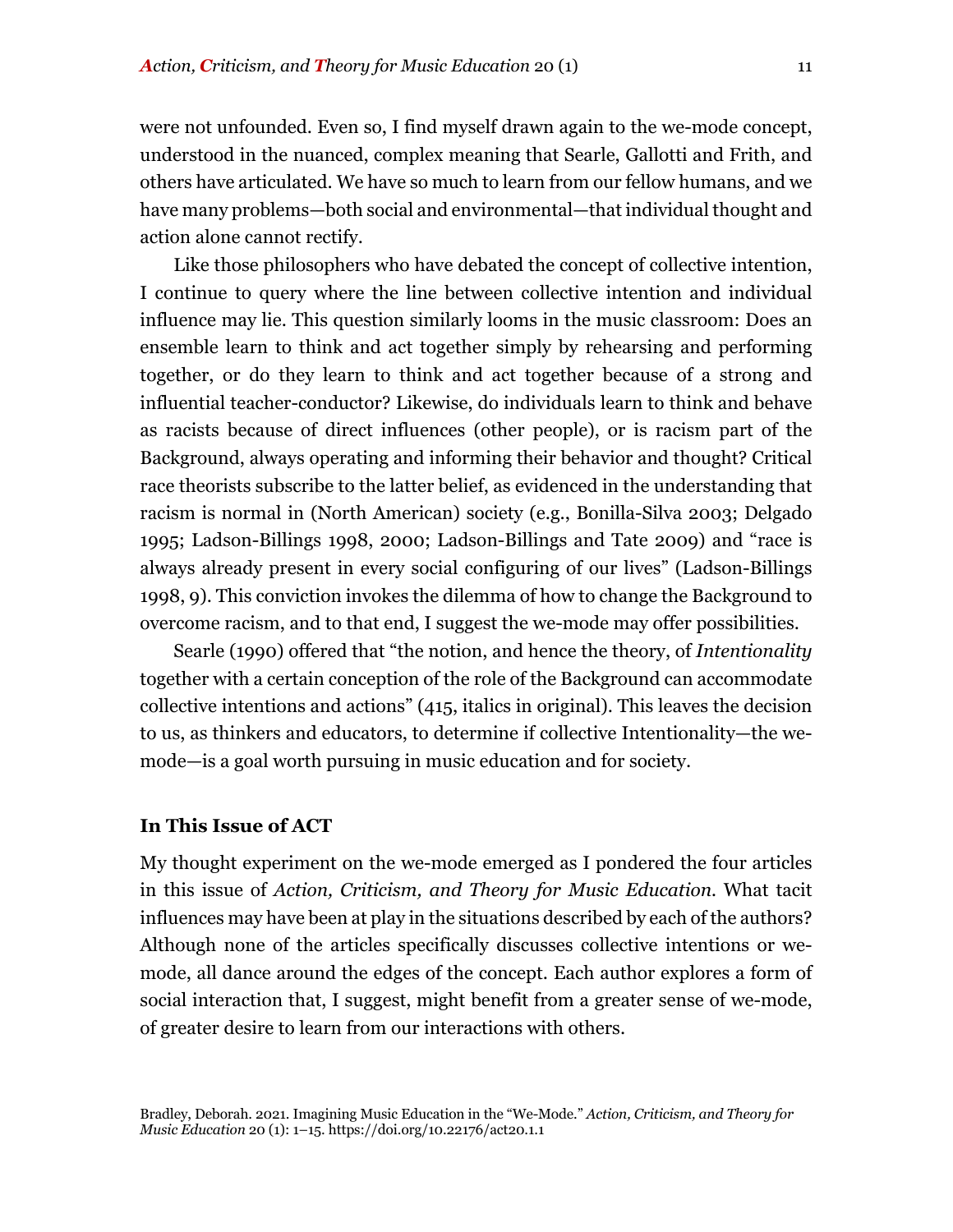In "What if Freire Had Facebook? A Critical Interrogation of Social Media Woke Culture Among Privileged Voices in Music Education Discourse," **William Coppola** explores social interactions on Facebook by querying how Paulo Freire may have viewed and reacted to the dialogic call-out culture, cancel culture, virtue signaling, and tone policing so frequently found within Facebook group platforms, arguing that these behaviors run counter to Freire's "pursuit of shared humanity."

**Cara Bernard** and **Matthew Rotjan** also look to Freire and Facebook, as well as academic conferences and professional development sessions in "**'**It Depends:' From Narration Sickness to Wide Awake Action in Music Education." The authors ponder how well-intended instructional communications may fail to convey useful information to teachers striving to make meaningful changes in their teaching practices. Such dialogue, in their view, falls into the trap of what Freire called *narration sickness*. Their discussion suggests a potential for we-mode thinking that fails to materialize. The authors not only ask how potentially educative opportunities might develop into meaningful action (both individual and collective), but they also provide examples from current teachers who have put words into meaningful action for change.

Next, **Hayley Janes** offers a critical autoethnographic epistolary in "Cultural Humility in Music Teacher Education: A Virtuous Vice, A Vicious Virtue." *Cultural humility* as a concept first emerged in the health sciences, and there has been some recent exploration of the concept within music education (see Conkling 2019, Dolloff 2020, Hess 2021). Janes' interrogation of the concept in a creative literary format raises issues of how students in music education understand the complex concepts such as cultural humility presented throughout their studies. Readers might want to consider how her article suggests where our we-mode inclinations serve us well and where they fail to serve.

Closing out this issue, **Andrea VanDeusen's** article, "Revealing Whiteness in Preservice Music Teacher Preparation" seems a natural companion to Janes' exploration of cultural humility. VanDeusen looks at the ways Whiteness is culturally embedded into pre-service teacher education. Although the goal for her research was to "better facilitate field experiences for White preservice music teachers and . . . better prepare them to work successfully with students of color," I see in VanDeusen's writing (as with all the articles in this issue), a yearning for better understanding among humans, a desire to find ways that we might learn from each other to think and act together to accomplish common goals: to work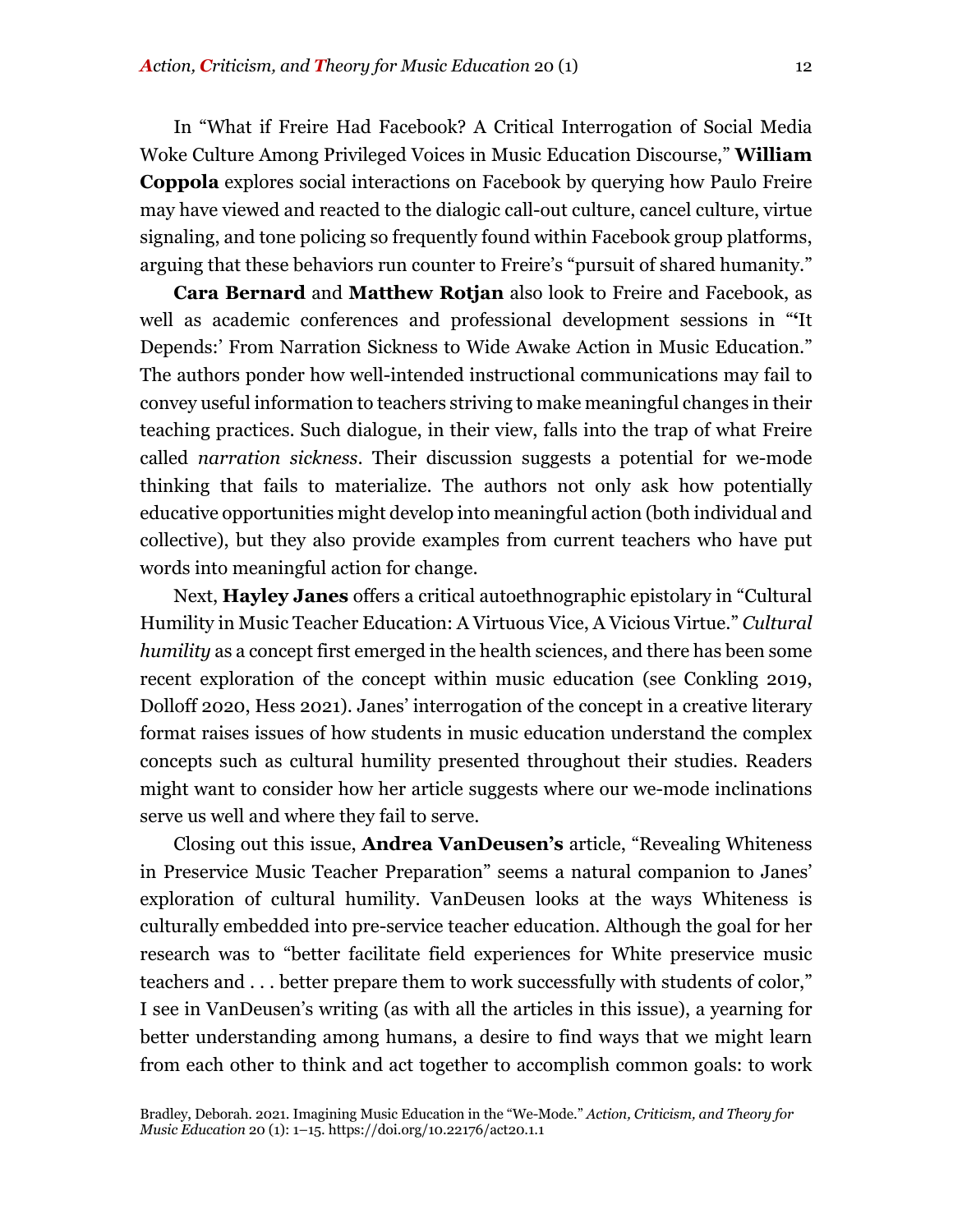against racism and other social injustices and to "expand individuals' potential for social understanding and action" (Gallotti and Frith 2103, 160).

I sincerely hope that readers will enjoy reading this issue of ACT as much as I have enjoyed working with these authors.

#### **References**

- Anderson, Benedict R. 1983. *Imagined communities: Reflections on the origin and spread of nationalism*. London: Verso.
- Bonilla-Silva, Eduardo. 2003. *Racism without racists: Color-blind racism and the persistence of racial inequality in the United States*. Lanham: Rowman & Littlefield.
- Bourdieu, Pierre. 1977. *Outline of a theory of practice*. *Cambridge studies in social and cultural anthropology; 16*. Cambridge; New York: Cambridge University Press.
- Bradley, Deborah. 2006a. Global song, global citizens? Multicultural choral music education and the community youth choir: Constituting the multicultural human subject. Ph.D. Dissertation, Department of Sociology and Equity Studies in Education, Ontario Institute for Studies in Education, University of Toronto.
- Bradley, Deborah. 2006b. Music Education, multiculturalism, and anti-racism: Can we talk? *Action, Criticism, and Theory for Music Education* 5 (2). http://act.maydaygroup.org/articles/Bradley5\_2.pdf
- Bradley, Deborah. 2009. Oh, that magic feeling! Multicultural human subjectivity, community and fascism's footprints. *Philosophy of Music Education Review*  $17(1): 56 - 74.$
- Conkling, Susan W. 2019. Choral music education: Whence transformation? In *The Oxford handbook of preservice music teacher education in the United States*, edited by Colleen M. Conway, Kristen Pellegrino, Ann Marie Stanley, and Chad West, 719–47. Oxford University Press.
- Delgado, Richard, ed. 1995. *Critical race theory: The cutting edge*. Philadelphia: Temple University Press.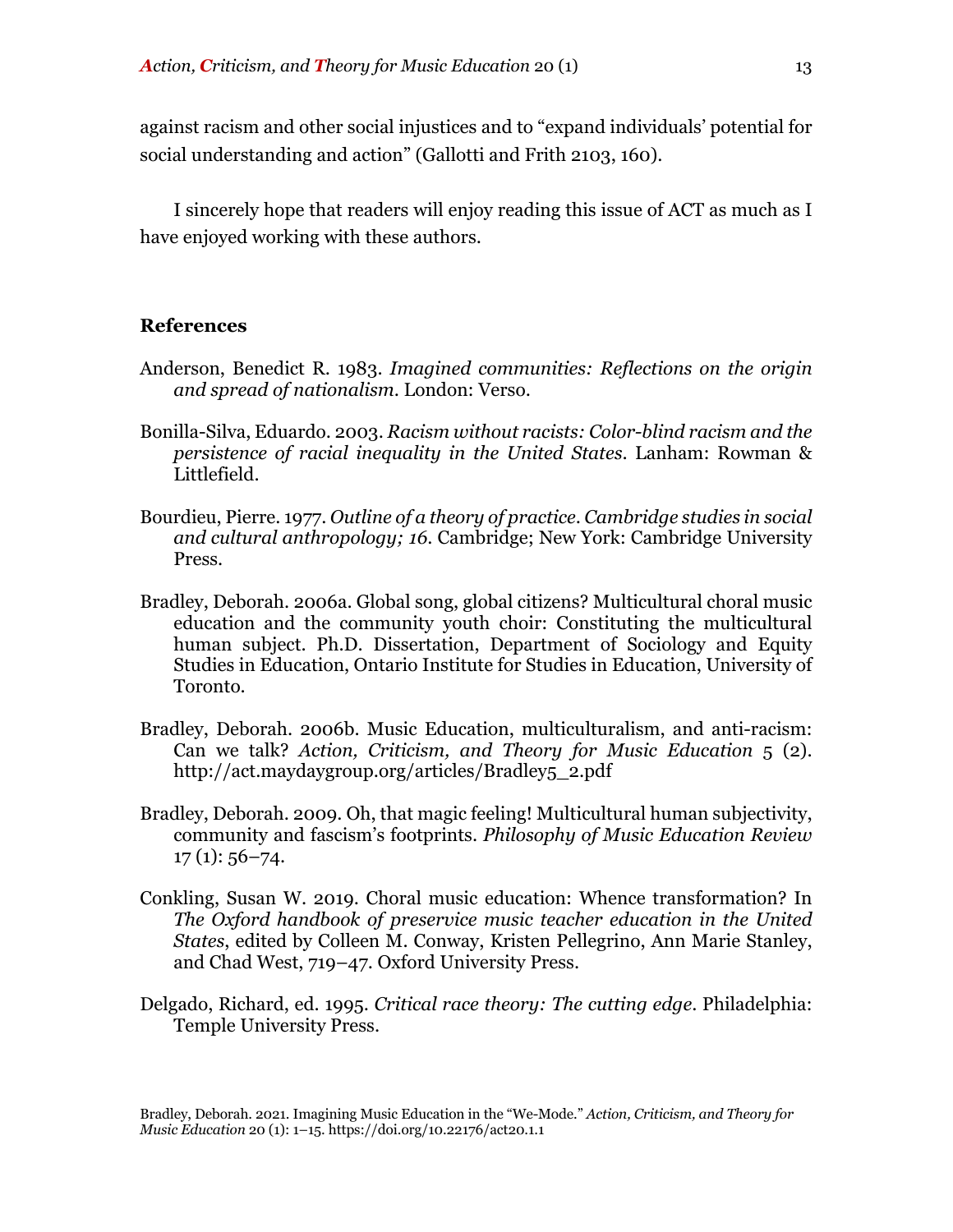- Dolloff, Lori-Anne. 2020. To honor and inform: Addressing cultural humility in intercultural music teacher education in Canada. In *Visions for intercultural music teacher education*, edited by Heidi Westerlund, Sidsel Karlsen, and Heidi Partti, 135–48. Springer Open.
- Gallotti, Mattia, and Chris D Frith. 2013. Social cognition in the we-mode. *Trends in Cognitive Sciences* 17 (4): 160–65. https://doi.org/10.1016/j.tics.2013.02. 002.
- Gilroy, Paul. 2000. *Against race*. Cambridge, MA: Belknapp Press of Harvard University Press.
- Hess, Juliet. 2021. Cultural competence or the mapping of racialized space: Cartographies of music education. *Bulletin of the Council for Research in Music Education* 227, 7–28.
- Hirschman, Charles. 2004. The origins and demise of the concept of race. *Population and Development Review* 30 (3): 385–415. https://doi.org/ 10.2307/3401408
- Ladson-Billings, Gloria. 1998. Just what is critical race theory and what's it doing in a nice field like education? *International Journal of Qualitative Studies in Education* 11 (1): 7–24. https://doi.org/10.1080/095183998236863
- Ladson-Billings, Gloria. 2000. Racialized discourses and ethnic epistemologies. In *Handbook of qualitative research*, edited by Norman Denzin and Yvonne Lincoln. Thousand Oaks, CA: Sage Publications.
- Ladson-Billings, Gloria, and William F. Tate. 2009. Toward a critical race theory of education. In *The critical pedagogy reader*, 167–182. New York: Routledge.
- Robotham, Don. 2005. Cosmopolitanism and planetary humanism: The strategic universalism of Paul Gilroy. *South Atlantic Quarterly* 104 (3): 561–82. https://doi.org/10.1215/00382876-104-3-561
- Searle, John R. 1983. *Intentionality, an essay in the philosophy of mind*. New York: Cambridge University Press.
- Searle, John. 1990. Collective intentions and actions. In *Intentions in communication*, edited by Phillip R. Cohen, Jerry Morgan and Martha E. Pollack, 401–415. Cambridge, MA: The MIT Press.

Searle, John. 1995. *The construction of social reality*. New York: Free Press.